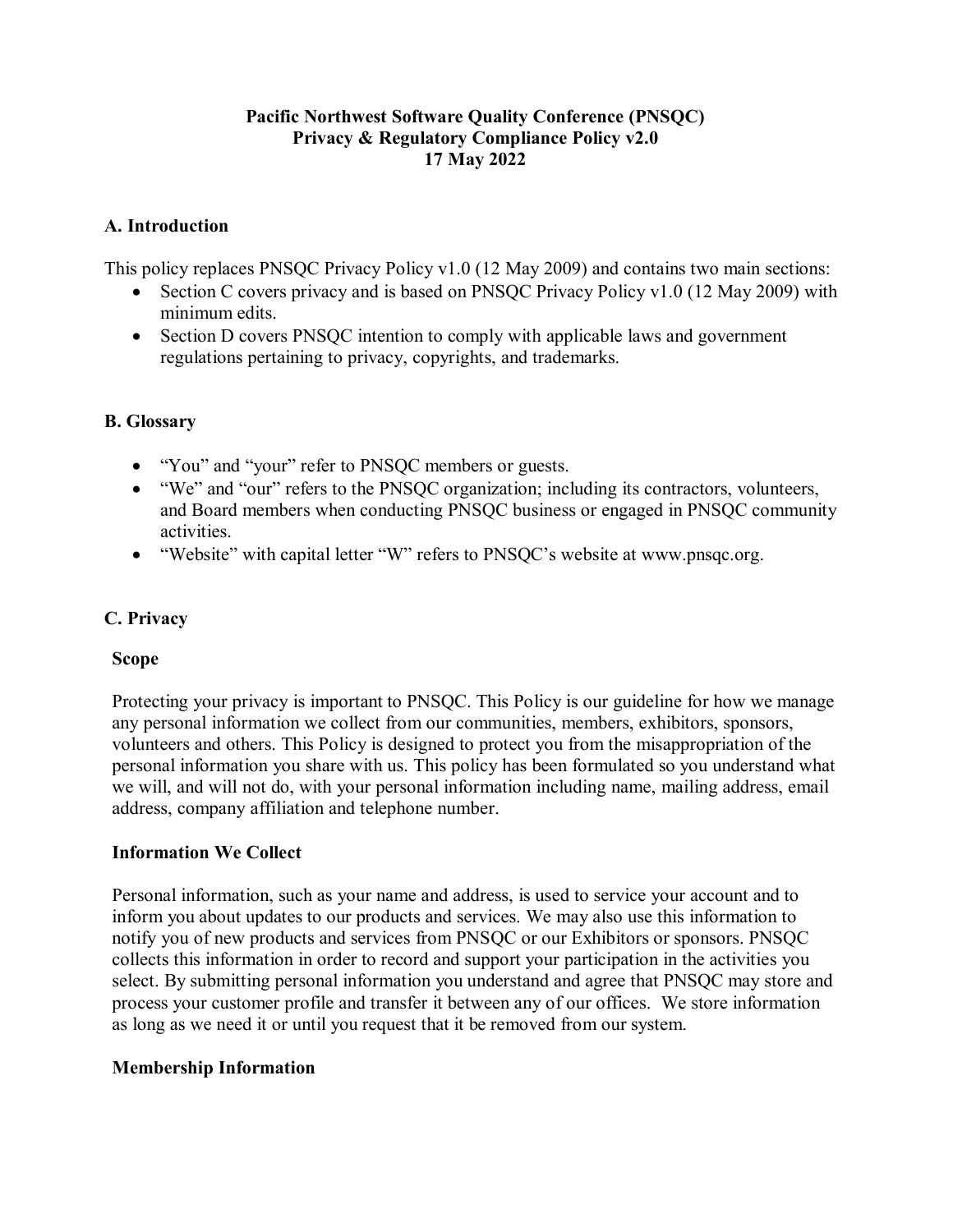Additional information may be requested for purposes of becoming either a PNSQC voting member or a PNSQC community member. All such information is submitted by you voluntarily as part of your actions and participation as a member. If you cancel your membership at some point in time and request deletion of specific information, we will delete that information.

## **Distribution to Third Parties**

We will not sell your personal information to third parties. We may distribute your personal information to third parties, but only with your permission (for example, with your permission we may give your email address to conference exhibitors). We also may distribute information to third parties in an aggregated form that will not include any personal information.

It is possible that we may need to disclose personal information when required by law, such as responses to civil or criminal subpoenas, or other requests by law enforcement personnel. We will disclose such information when we have a good-faith belief that it is necessary to comply with a court order, ongoing judicial proceeding, subpoena, or other legal process or request to PNSQC. We may also release information if needed to exercise our legal rights or defend against legal claims.

### **Changes**

If our information practices change at some time in the future, we will post the policy changes to our Website. You will always have the ability to opt out of these new uses.

#### **Data Protection**

PNSQC takes precautions to protect users' information from unauthorized use. When users submit sensitive information via our Website, the information is protected both online and offline. When our registration form asks for a credit card number or other sensitive information, that information is encrypted and protected.

#### **Links**

The PNSQC Website may contain links to other websites, e.g., exhibitors or sponsors. PNSQC is not responsible for the privacy practices or the content of such websites.

#### **Cookies**

A cookie is a data file that websites may write to your computer's hard drive when you visit such sites to store information, such as a user identification code, that the site uses to track the pages you have visited. PNSQC may use cookies to track user traffic patterns throughout the PNSQC Website and to remember passwords and personal preferences so that you don't have to enter them each time you visit the Website. We will only use this data on an anonymous basis and will not correlate this information with personally identifiable data of any user. Business partners of the PNSQC and vendors providing hosting and other services for the PNSQC, may set their own cookies which may collect similar anonymous information. We take no responsibility for actions by such vendors and third parties.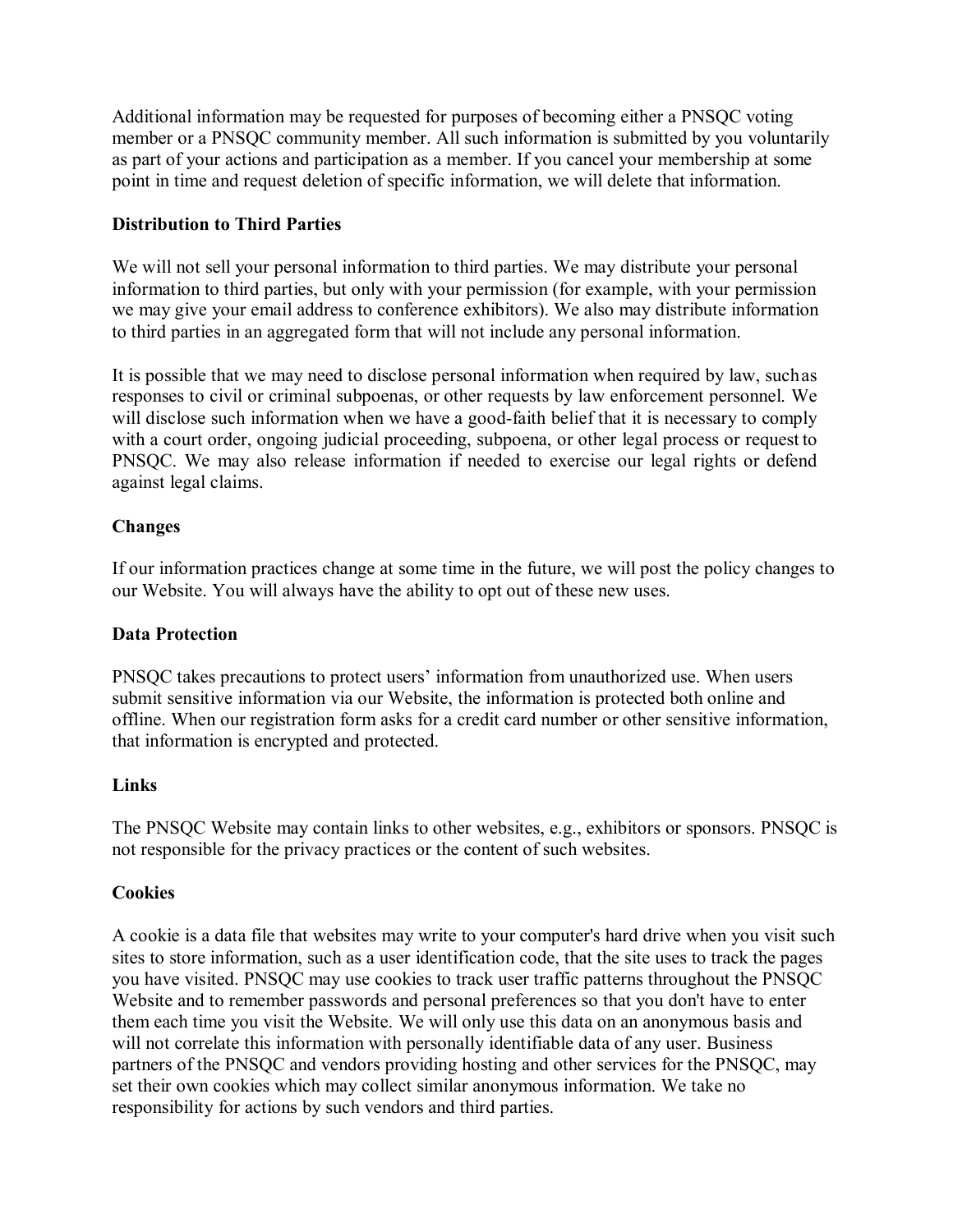Some website browsers automatically accept cookies, but you can usually change your browser settings to display a warning before accepting a cookie, or to refuse all cookies. If you choose to disable the receipt of cookies from our Website, you may not be able to use certain features of the site.

# **D. Regulatory Compliance**

# **Scope**

Complying with applicable laws and government regulations is important for PNSQC. PNSQC – including its Board members, contractors, employees, volunteers, and members – shall comply with applicable laws and government regulations when conducting PNSQC business or engaged in PNSQC community activities.

# **General Data Protection Regulation (European Union law) & The Data Protection Act 2018 (United Kingdom law)**

PNSQC shall comply with GDPR and its UK variant (the Data Protection Act 2018) in safeguarding personal information of PNSQC members residing in the EU and the UK, respectively.

# **Children's Online Privacy Protection Act (United States federal law)**

PNSQC Website and services are not designed for, or targeted to reach, children under the age of 13. Children under the age of 13 are not eligible to use services that require submission of Personal Information and should not submit any personal information for a user or personalization profile.

If you are a child under the age of 13, you can only set up user profiles or submit Personal Information together with your parent(s) or guardian(s). Please seek guidance from your parent(s) or guardian(s) if you are under the age of 13.

# **The Digital Millennium Copyright Act (United States federal law) Notice**

If you believe there is content appearing on our Website that infringes your copyright, you may contact PNSQC per instructions below. To be effective notice, however, your claim must be in writing and contain the following information:

- Physical or electronic signature of a person authorized to act on behalf of the owner of an exclusive right that is allegedly infringed;
- Identification of the copyrighted work claimed to have been infringed, and that is sought to be removed or have access disabled. This identification must be specific enough to permit location of the material;
- Contact information at which the owner of the material (and owner's agent for the complaint, if applicable) may be contacted;